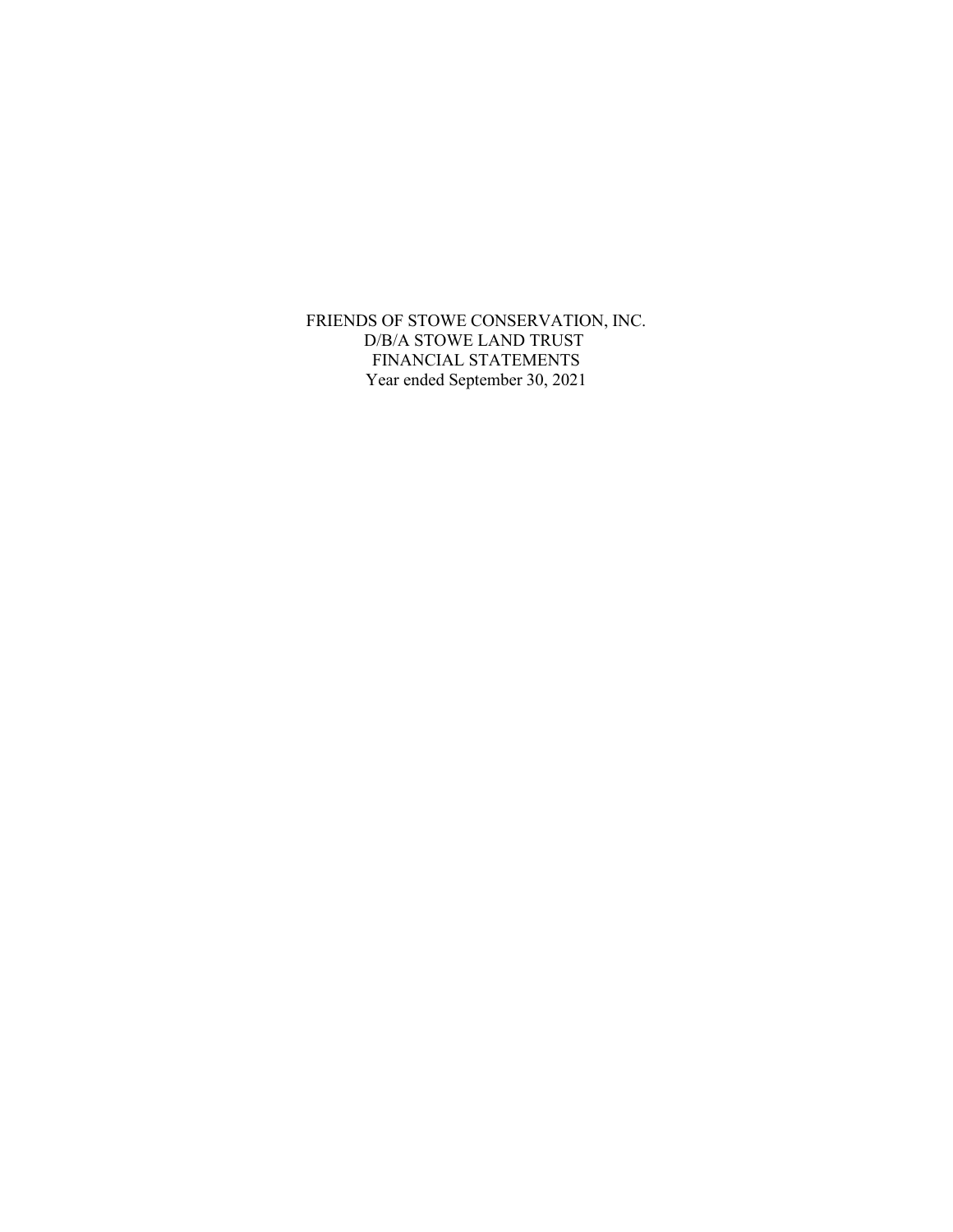# FRIENDS OF STOWE CONSERVATION, INC. d/b/a STOWE LAND TRUST FINANCIAL STATEMENTS Year ended September 30, 2021

# TABLE OF CONTENTS

| <b>Independent Auditor's Report</b>     |                |
|-----------------------------------------|----------------|
| <b>Financial Statements</b>             |                |
| <b>Statement of Financial Position</b>  | $\overline{2}$ |
| <b>Statement of Activities</b>          | 3              |
| <b>Statement of Functional Expenses</b> | $\overline{4}$ |
| <b>Statement of Cash Flows</b>          | 5              |
| <b>Notes to Financial Statements</b>    | 6              |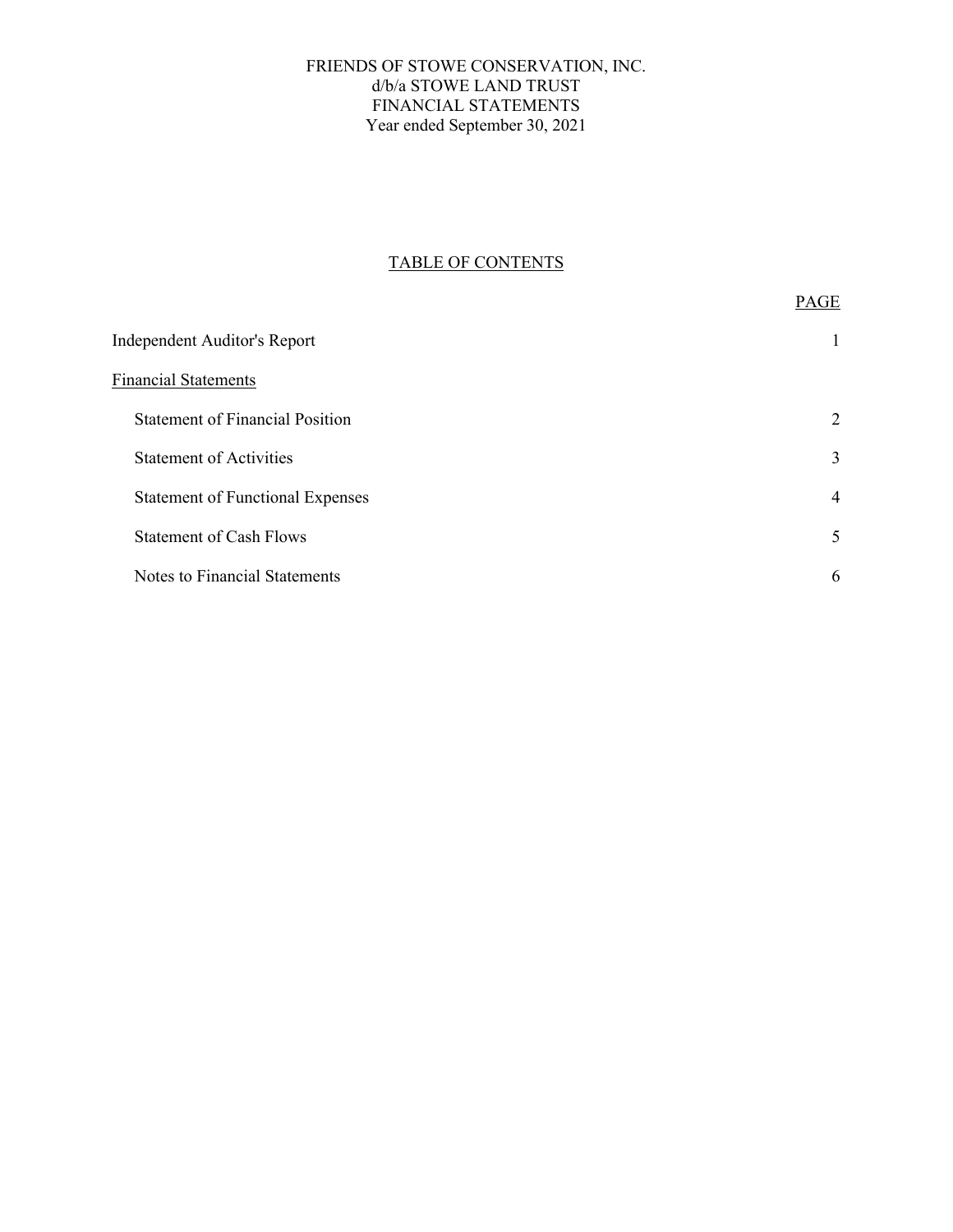

**CERTIFIED PUBLIC ACCOUNTANTS<br>CONSULTANTS AND ADVISORS** 

DAVID C. GRIPPIN CPA CVA RICHARD D. DONLAN CPA KIMBERLY M. PINKHAM CPA RETIRED LATA AGARWAL CPA

#### INDEPENDENT AUDITOR'S REPORT

To the Board of Directors of Stowe Land Trust

We have audited the accompanying financial statements of Friends of Stowe Conservation, Inc. d/b/a Stowe Land Trust (a nonprofit organization), which comprise the statement of financial position as of September 30, 2021 and the related statements of activities, functional expenses and cash flows for the year then ended, and the related notes to the financial statements.

#### **Management's Responsibility for the Financial Statements**

Management is responsible for the preparation and fair presentation of these financial statements in accordance with accounting principles generally accepted in the United States of America; this includes the design, implementation, and maintenance of internal control relevant to the preparation and fair presentation of financial statements that are free from material misstatement, whether due to fraud or error.

#### **Auditor's Responsibility**

Our responsibility is to express an opinion on these financial statements based on our audit. We conducted our audit in accordance with auditing standards generally accepted in the United States of America. Those standards require that we plan and perform the audit to obtain reasonable assurance about whether the financial statements are free from material misstatement.

An audit involves performing procedures to obtain audit evidence about the amounts and disclosures in the financial statements. The procedures selected depend on the auditor's judgment, including the assessment of the risks of material misstatement of the financial statements, whether due to fraud or error. In making those risk assessments, the auditor considers internal control relevant to the entity's preparation and fair presentation of the financial statements in order to design audit procedures that are appropriate in the circumstances, but not for the purpose of expressing an opinion on the effectiveness of the entity's internal control. Accordingly, we express no such opinion. An audit also includes evaluating the appropriateness of accounting policies used and the reasonableness of significant accounting estimates made by management, as well as evaluating the overall presentation of the financial statements.

We believe that the audit evidence we have obtained is sufficient and appropriate to provide a basis for our audit opinion.

#### **Opinion**

In our opinion, the financial statements referred to above present fairly, in all material respects, the financial position of Friends of Stowe Conservation, Inc. d/b/a Stowe Land Trust as of September 30, 2021, and the changes in its net assets and its cash flows for the year then ended in accordance with accounting principles generally accepted in the United States of America.

Grippin, Honlan & Pinkham, PLC

Registration number 553 March 17, 2022

"INNOVATIVE SOLUTIONS & PERSONAL SERVICE"

3 BALDWIN AVENUE<br>SOUTH BURLINGTON, VERMONT 05403<br>802-846-2000

WWW.GDP-CPA.COM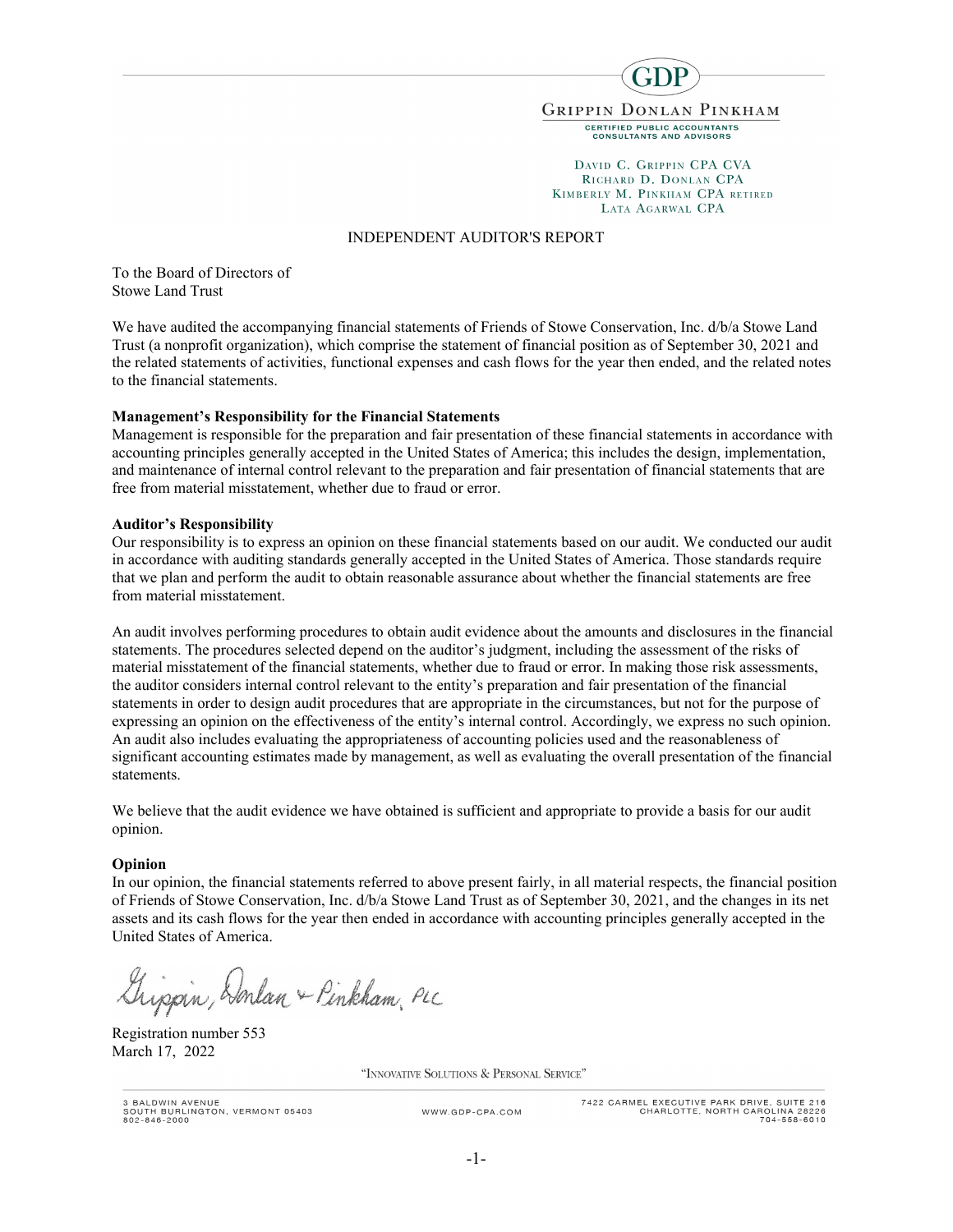# FRIENDS OF STOWE CONSERVATION, INC. d/b/a STOWE LAND TRUST STATEMENT OF FINANCIAL POSITION September 30, 2021

# **Assets**

| Cash and cash equivalents<br>Prepaid expenses<br>Pledges receivable<br>Security deposit<br>Investments<br>Conservation land holdings<br>Property and equipment, net | \$<br>1,036,914<br>6,305<br>70,000<br>1,450<br>2,072,030<br>2,125,040<br>90,542 |
|---------------------------------------------------------------------------------------------------------------------------------------------------------------------|---------------------------------------------------------------------------------|
| <b>Total Assets</b>                                                                                                                                                 | \$ 5,402,281                                                                    |
| <b>Liabilities</b>                                                                                                                                                  |                                                                                 |
| Accounts payable<br>Accrued compensation                                                                                                                            | \$<br>8,945<br>35,207                                                           |
| <b>Total liabilities</b>                                                                                                                                            | 44,152                                                                          |
| <b>Net Assets</b>                                                                                                                                                   |                                                                                 |
| Without donor restrictions<br>Undesignated<br>Board-designated<br>Subtotal - without donor restrictions<br>With donor restrictions<br><b>Total Net Assets</b>       | 553,158<br>1,059,478<br>1,612,636<br>3,745,493<br>5,358,129                     |
| <b>Total Liabilities and Net Assets</b>                                                                                                                             | 5,402,281                                                                       |

See notes to financial statements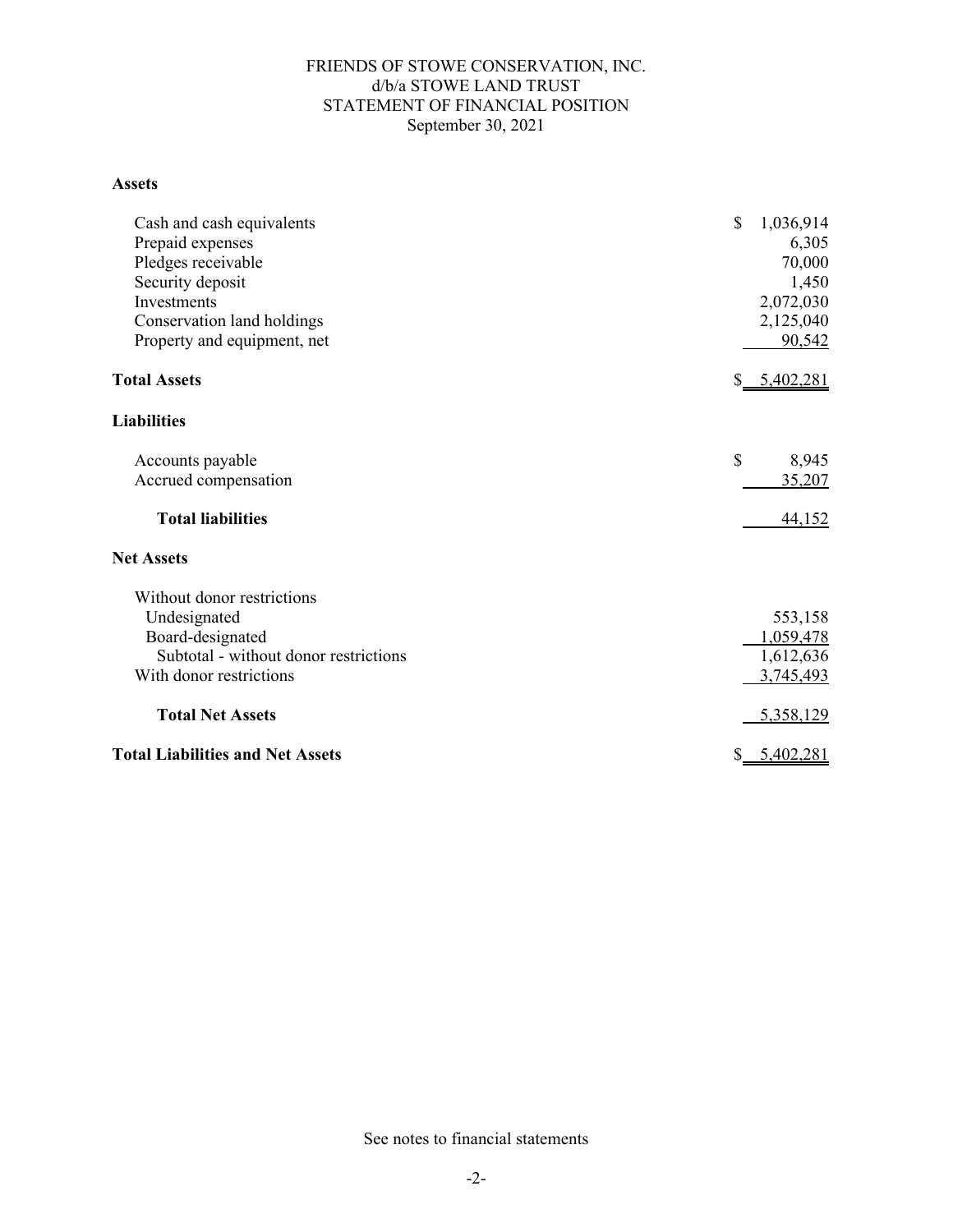# FRIENDS OF STOWE CONSERVATION, INC. d/b/a STOWE LAND TRUST STATEMENT OF ACTIVITIES Year ended September 30, 2021

|                                              |              | <b>Without</b><br>Donor<br><b>Restrictions</b> |              | With<br><b>Donor</b><br><b>Restrictions</b> | <b>Total</b>    |
|----------------------------------------------|--------------|------------------------------------------------|--------------|---------------------------------------------|-----------------|
| <b>Support and Revenue</b>                   |              |                                                |              |                                             |                 |
| Grants and contributions                     | $\mathbb{S}$ | 459,783                                        | $\mathbb{S}$ | 573,848                                     | \$<br>1,033,631 |
| Event                                        |              | 32,960                                         |              | 0                                           | 32,960          |
| Paycheck Protection Program loan forgiveness |              | 23,800                                         |              | $\boldsymbol{0}$                            | 23,800          |
| Other revenues                               |              | 971                                            |              | $\theta$                                    | 971             |
| Investment return                            |              | 179,639                                        |              | 10,542                                      | 190,181         |
| Total support and revenues                   |              |                                                |              |                                             |                 |
| before net assets released                   |              |                                                |              |                                             |                 |
| from restrictions                            |              | 697,153                                        |              | 584,390                                     | 1,281,543       |
| Released from restriction                    |              | 18,426                                         |              | (18, 426)                                   | $\bf{0}$        |
| <b>Total Support and Revenue</b>             |              | 715,579                                        |              | 565,964                                     | 1,281,543       |
| <b>Expenses</b>                              |              |                                                |              |                                             |                 |
| Program                                      |              | 168,187                                        |              | $\mathbf{0}$                                | 168,187         |
| Fundraising & membership                     |              |                                                |              |                                             |                 |
| development                                  |              | 79,980                                         |              | $\boldsymbol{0}$                            | 79,980          |
| Management & general                         |              | 103,348                                        |              | $\overline{0}$                              | 103,348         |
| <b>Total Expenses</b>                        |              | 351,515                                        |              | $\overline{0}$                              | 351,515         |
| <b>Increase in Net Assets</b>                |              | 364,064                                        |              | 565,964                                     | 930,028         |
| <b>Net Assets - Beginning of Year</b>        |              | 1,248,572                                      |              | 3,179,529                                   | 4,428,101       |
| <b>Net Assets - End of Year</b>              |              | \$1,612,636                                    |              | \$3,745,493                                 | \$ 5,358,129    |

See notes to financial statements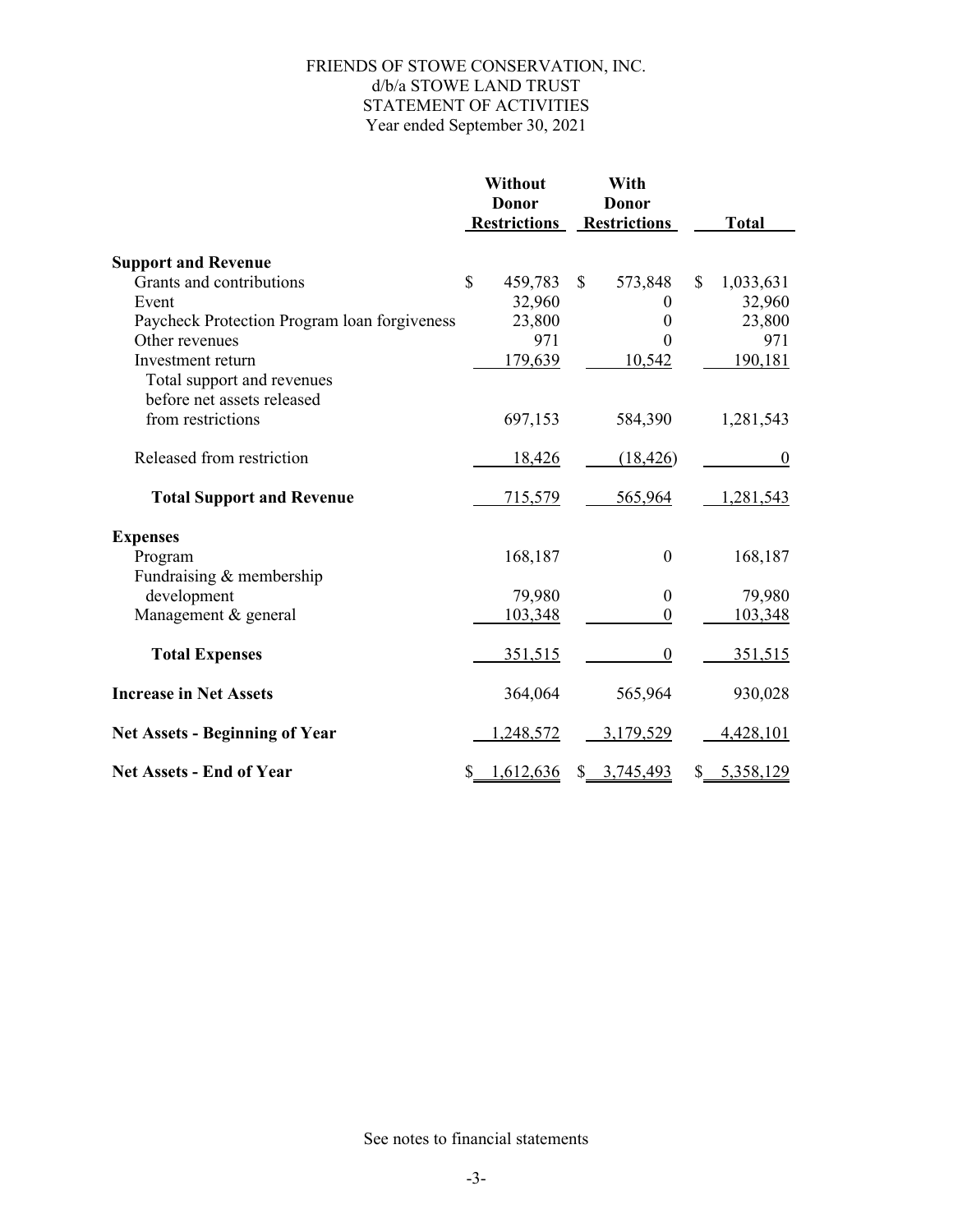# FRIENDS OF STOWE CONSERVATION, INC. d/b/a STOWE LAND TRUST STATEMENT OF FUNCTIONAL EXPENSES Year ended September 30, 2021

|                           |              |                |    | <b>Fundraising &amp;</b> |   |            |    |              |
|---------------------------|--------------|----------------|----|--------------------------|---|------------|----|--------------|
|                           |              |                |    | Membership               |   | Management |    |              |
|                           |              | <b>Program</b> |    | <b>Development</b>       |   | & General  |    | <b>Total</b> |
| Payroll and benefits      | $\mathbb{S}$ | 90,104         | \$ | 41,720                   | S | 77,114     | \$ | 208,938      |
| Bank charges              |              | 770            |    | 357                      |   | 659        |    | 1,786        |
| Copier lease and printing |              | 974            |    | 451                      |   | 834        |    | 2,259        |
| Depreciation              |              | 4,816          |    | $\Omega$                 |   | $\Omega$   |    | 4,816        |
| Dues and subscriptions    |              | 295            |    | 137                      |   | 253        |    | 685          |
| Easement acquisition      |              | 900            |    | $\Omega$                 |   | $\theta$   |    | 900          |
| Event                     |              | 4,591          |    | 14,486                   |   | $\theta$   |    | 19,077       |
| Information technology    |              | 2,516          |    | 1,165                    |   | 2,154      |    | 5,835        |
| Insurance                 |              | 4,529          |    | 2,097                    |   | 3,876      |    | 10,502       |
| Land projects             |              | 10,000         |    | $\theta$                 |   | $\theta$   |    | 10,000       |
| Licenses and fees         |              | 221            |    | 103                      |   | 190        |    | 514          |
| Marketing and promotion   |              | 20,429         |    | 3,904                    |   | 415        |    | 24,748       |
| Miscellaneous             |              | 714            |    | 329                      |   | 609        |    | 1,652        |
| Office and postage        |              | 1,555          |    | 720                      |   | 1,331      |    | 3,606        |
| Professional fees         |              | 6,328          |    | 8,831                    |   | 5,415      |    | 20,574       |
| Rent and occupancy        |              | 9,828          |    | 4,551                    |   | 8,411      |    | 22,790       |
| Staff education           |              | 587            |    | 272                      |   | 503        |    | 1,362        |
| Stewardship               |              | 7,180          |    | $\Omega$                 |   | $\Omega$   |    | 7,180        |
| Telephone expenses        |              | 1,654          |    | 766                      |   | 1,416      |    | 3,836        |
| Travel                    |              | 196            |    | 91                       |   | 168        |    | 455          |
| <b>Total Expenses</b>     |              | <u>168,187</u> | S  | <u>79,980</u>            |   | 103,348    | S  | 351,515      |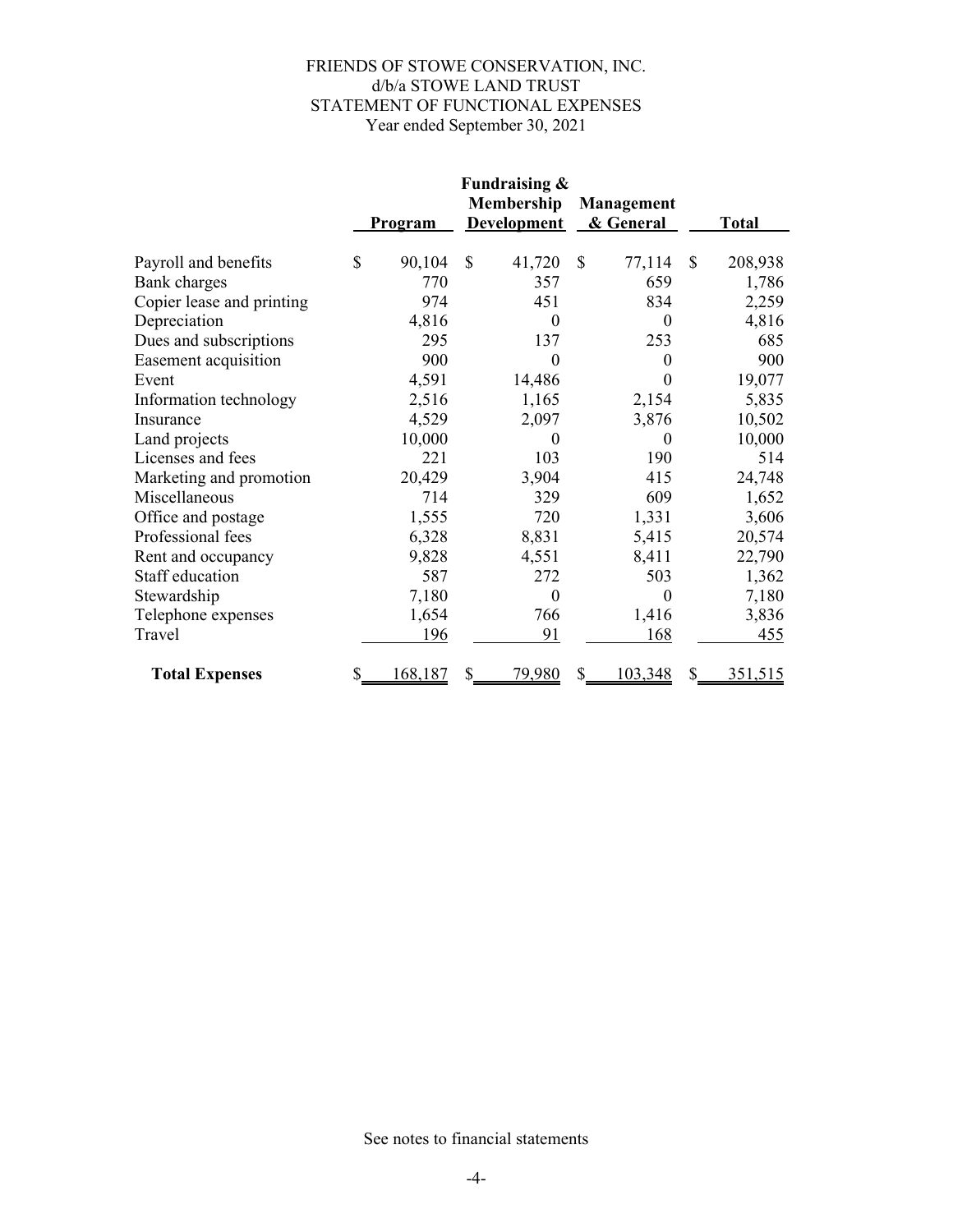# FRIENDS OF STOWE CONSERVATION, INC. d/b/a STOWE LAND TRUST STATEMENT OF CASH FLOWS Year ended September 30, 2021

| <b>Cash Flows from Operating Activities</b>        |               |             |
|----------------------------------------------------|---------------|-------------|
| Increase in net assets                             | $\mathcal{S}$ | 930,028     |
| Adjustments to reconcile increase in net assets to |               |             |
| net cash provided by operating activities:         |               |             |
| Depreciation                                       |               | 4,816       |
| Paycheck Protection Program loan forgiveness       |               | (23,800)    |
| Unrealized gain on investments                     |               | (59,661)    |
| Realized gain on investments                       |               | (76,997)    |
| Increase in pledges receivable                     |               | (49,000)    |
| Increase in accounts payable                       |               | 5,239       |
| Increase in accrued compensation                   |               | 3,769       |
| <b>Net Cash Provided by Operating Activities</b>   |               | 734,394     |
| <b>Cash Flows from Investing Activities</b>        |               |             |
| Proceeds from sale of investments                  |               | 1,026,062   |
| Purchase of investments                            |               | (1,392,930) |
| <b>Net Cash Used by Investing Activities</b>       |               | (366, 868)  |
| <b>Net Increase In Cash and Cash Equivalents</b>   |               | 367,526     |
| Cash and Cash Equivalents, beginning of year       |               | 669,388     |
| Cash and Cash Equivalents, end of year             |               | 1,036,914   |

See notes to financial statements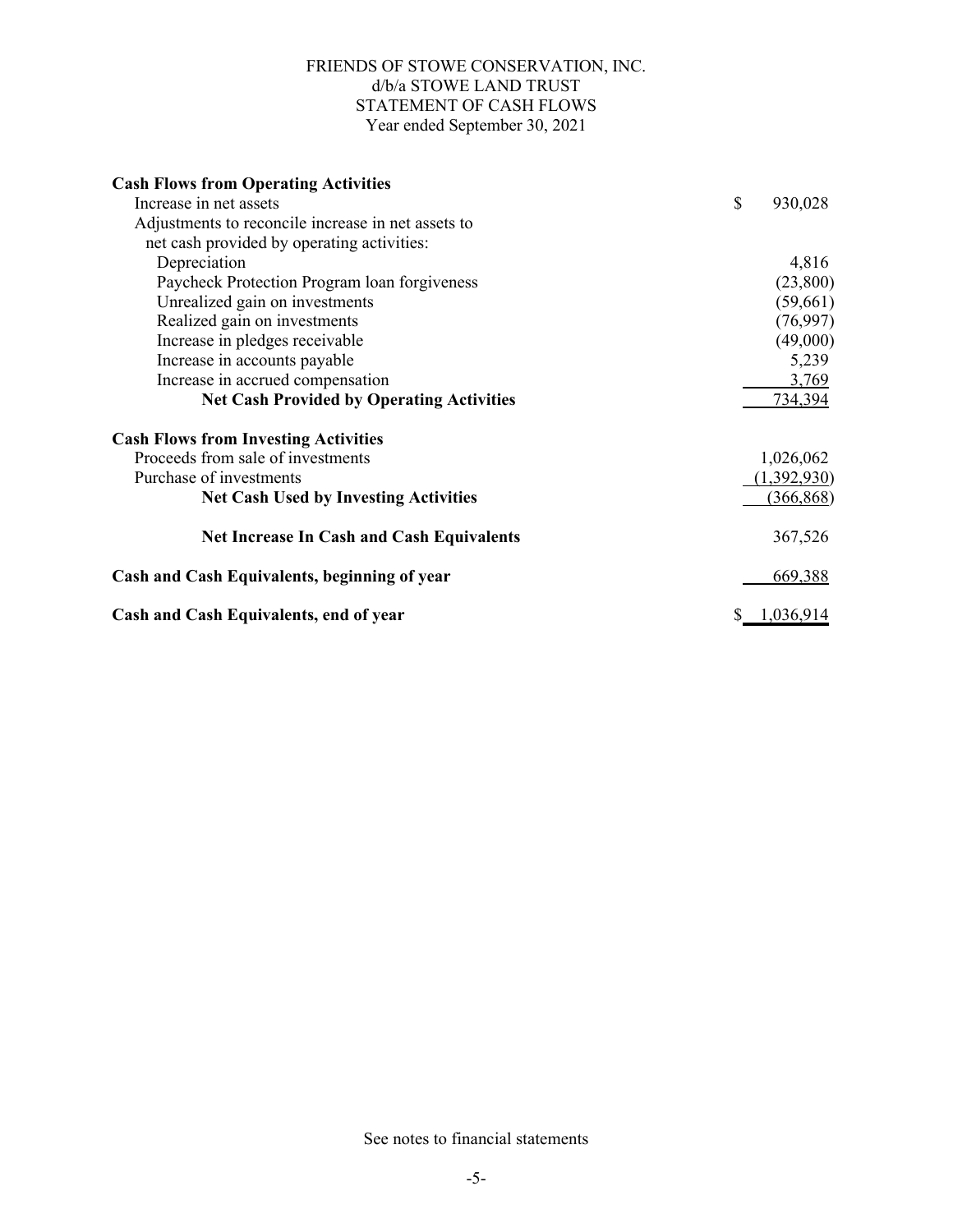#### **Note 1. Nature of Activities**

Friends of Stowe Conservation, Inc. d/b/a Stowe Land Trust (the Land Trust) is a land conservation organization. The mission of the Land Trust is the conservation of scenic, recreational, and productive farm and forest lands for the benefit of the greater Stowe community. The Land Trust, which operates from an office in Stowe, Vermont, was incorporated in the State of Vermont in 1987. The Land Trust has completed over 30 conservation projects, five of which are owned and managed by the Land Trust.

The Land Trust's primary sources of revenues are contributions from the general public, events, investment income and grants.

#### **Note 2. Summary of Significant Accounting Policies**

Basis of financial statement presentation - The financial statements are presented on the accrual basis of accounting.

Classification of net assets - The Land Trust's net assets have been grouped into the following two classes:

Net assets with donor restrictions - Net assets subject to donor-imposed restrictions that may or will be met, either by actions of the Land Trust and/or the passage of time. When a stipulated time restriction ends or purpose restriction is accomplished, net assets with donor restrictions are reclassified to net assets without donor restrictions and reported in the statement of activities as net assets released from restrictions. Other donor restrictions may require the organization to maintain funds in perpetuity. Generally, the donors of these assets permit the organization to use all of, or part of, the income earned on permanently restricted investments for general or specific purposes.

Net assets without donor restrictions - Contributions and other inflows of assets whose use by the Land Trust is not limited by donor-imposed restrictions. These net assets may be used at the discretion of management and the Board of Directors. Certain net assets without donor restrictions have been designated by the Board of Directors to be maintained as land preservation funds, endowment funds, and other land stewardship funds.

Estimates - The preparation of financial statements in conformity with accounting principles generally accepted in the United States requires management to make estimates and assumptions that affect the reported amounts of assets and liabilities and disclosure or contingent assets and liabilities and reported amounts of revenues and expenses during the reporting period. Actual results could differ from those estimates.

Cash and cash equivalents - The Land Trust considers highly liquid investments with an original maturity of three months or less to be cash equivalents.

Pledges receivable - Unconditional promises to give are recorded at net realizable value. Conditional promises to give are not included in contribution revenue until the conditions are substantially met. At September 30, 2021 there were no estimated uncollectible amounts.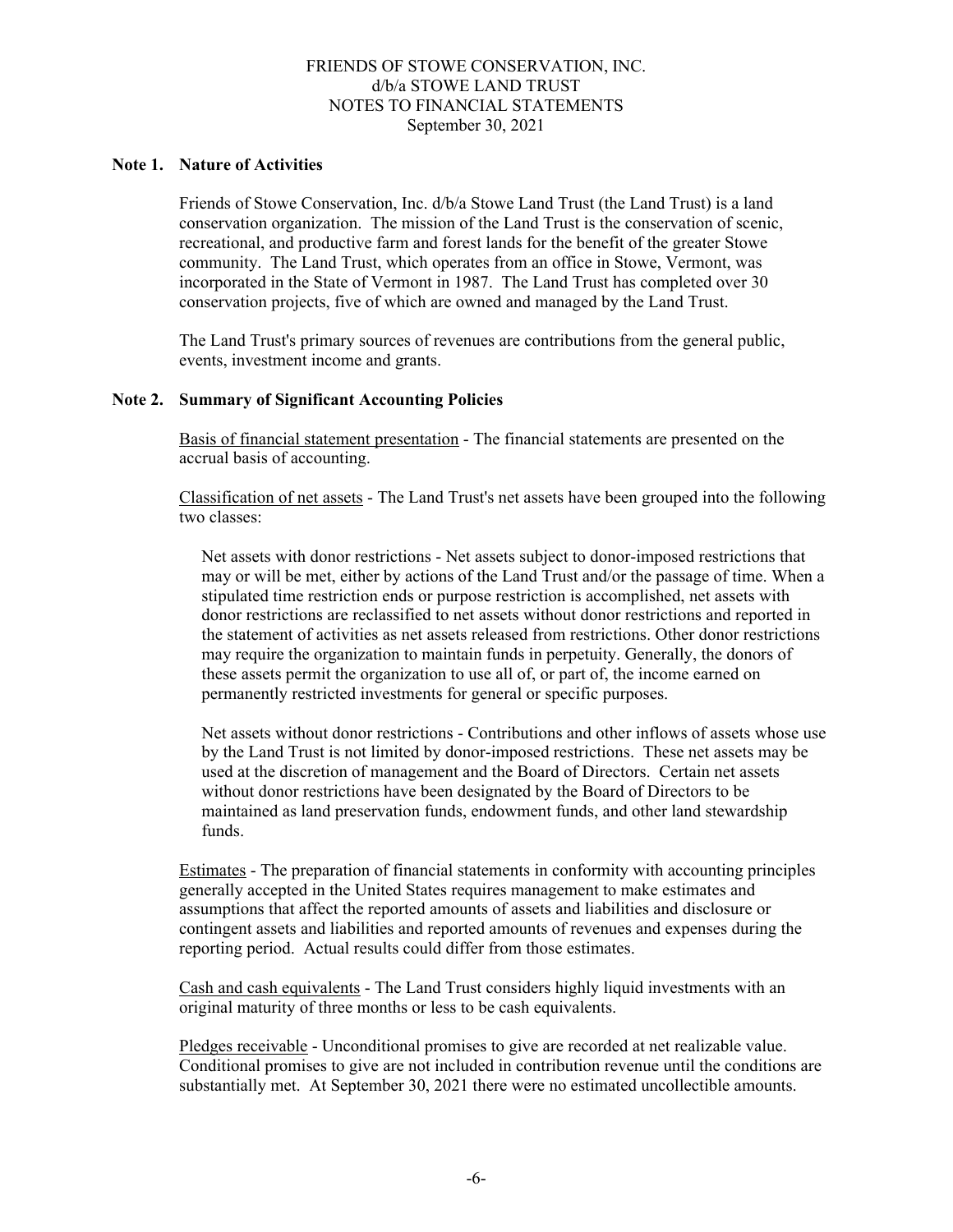#### **Note 2. Summary of Significant Accounting Policies (Continued)**

Investments - Investments in marketable securities with readily determinable fair values are carried at their fair market value in the statement of financial position. Realized and unrealized gains and losses are included in investment return. Investment return is allocated within the net assets with donor restrictions and net assets without donor restrictions fund groups based on the investment policy.

Fair value measurements - FASB ASC 820 provides the framework for measuring fair value. That framework provides a fair value hierarchy that prioritizes the inputs to valuation techniques used to measure fair value. The hierarchy gives the highest priority to unadjusted quoted prices in active markets for identical assets or liabilities (level 1 measurements) and the lowest priority to unobservable inputs (level 3 measurements). The three levels of the fair value hierarchy under FASB ASC 820 are described as follows:

Level 1: Inputs to the valuation methodology are unadjusted quoted prices for identical assets or liabilities in active markets that the Land Trust has the ability to access.

Level 2: Inputs to the valuation methodology include: quoted prices for similar assets or liabilities in active markets; quoted prices for identical or similar assets or liabilities in inactive markets; inputs other than quoted prices that are observable for the asset or liability; and inputs that are derived principally from or corroborated by observable market data by correlation or other means. If the asset or liability has a specified (contractual) term, the level 2 input must be observable for substantially the full term of the asset or liability.

Level 3: Inputs to the valuation methodology are unobservable and significant to the fair value measurement.

The asset or liability's fair value measurement level within the fair value hierarchy is based on the lowest level of any input that is significant to the fair value measurement. Valuation techniques used need to maximize the use of observable inputs and minimize the use of unobservable inputs.

Conservation land holdings - Conservation land holdings acquired by purchase or donation are recorded at fair value as of the date donated or cost as of the date of purchase.

Conservation easements - The Land Trust acquires easements and development rights on property through purchase and donation. Conservation easements impose numerous restrictions over the use and development of the land. Since these easements have no marketable value, they are not recorded as assets on the statement of financial position, but rather disclosed in the footnotes to the financial statements. All easements acquired by purchase are expensed as easement acquisition expenses in the statement of functional expenses.

Property and equipment - Property and equipment are stated at cost and depreciated over their estimated useful economic lives by the straight-line method. The Land Trust's policy is to capitalize property and equipment with a cost or value of \$2,500 or more.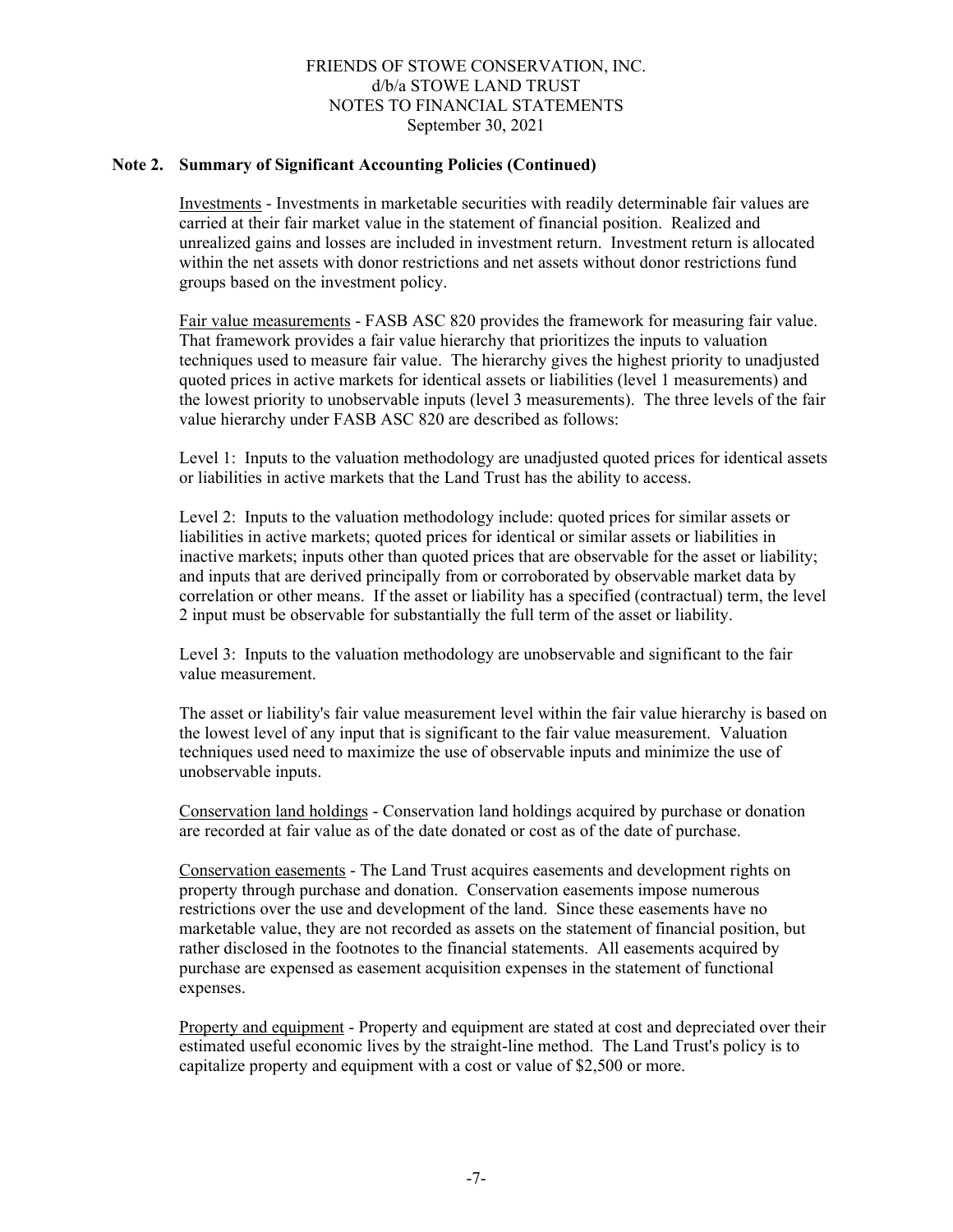#### **Note 2. Summary of Significant Accounting Policies (Continued)**

Contributions - Contributions received are recorded as net assets with donor restrictions or net assets without donor restrictions depending on the existence or nature of any donor restrictions. Contributions with donor restrictions for which the restrictions are met in the same fiscal year in which they are contributed are classified as net assets without donor restrictions.

When a donor stipulated time restriction ends or purpose restriction is accomplished, net assets with donor restrictions are reclassified to net assets without donor restrictions and are reported on the statement of activities as net assets released from restrictions.

Functional expenses - Expenses that are not specifically identifiable to one of the three expense classifications are allocated based on the allocation of payroll.

Advertising - The Land Trust expenses advertising costs as they are incurred.

Income taxes - The Land Trust is a not-for-profit organization that is exempt from income taxes under Section  $501(c)(3)$  of the Internal Revenue Code and classified by the Internal Revenue Service as other than a private foundation. The Land Trust is subject to a tax on income from any unrelated business income.

The Land Trust has analyzed tax positions taken on its tax returns and believes that all tax positions will be sustained upon examination and does not anticipate any adjustments that would result in a material adverse affect on the Land Trust's financial condition, results of operations or cash flows. Accordingly, the Land Trust has not recorded any reserves, or related accruals for interest and penalties for uncertain income tax positions at September 30, 2021.

Accounting pronouncements - During 2020, the organization adopted Accounting Standards Update (ASU) No. 2018-08, *Not-for Profit Entities* (Topic 958): *Clarifying the Scope and Accounting Guidance for Contributions Received and Contributions Made*, which amends the accounting guidance related to (1) evaluating whether transactions should be accounted for as contributions or exchange transactions, and (2) determining whether a contribution is conditional. The ASU is effective for the annual periods beginning after December 15, 2018. This new pronouncement had no effect on the accounting by the Land Trust for its contributions received and made.

#### **Note 3. Pledges Receivable**

Pledges receivable consist of unconditional promises to give and are due from individuals. As of September 30, 2021 the pledges receivable balance of \$70,000 is due in less than one year.

#### **Note 4. Conditional Promises**

Conditional promises are recognized as revenue when the conditions on which they depend have been substantially met. As of September 30, 2021, the Land Trust has received a conditional pledge for future support totaling \$200,000 for a conservation easement, for which conditions stipulated by the donors have not yet been met.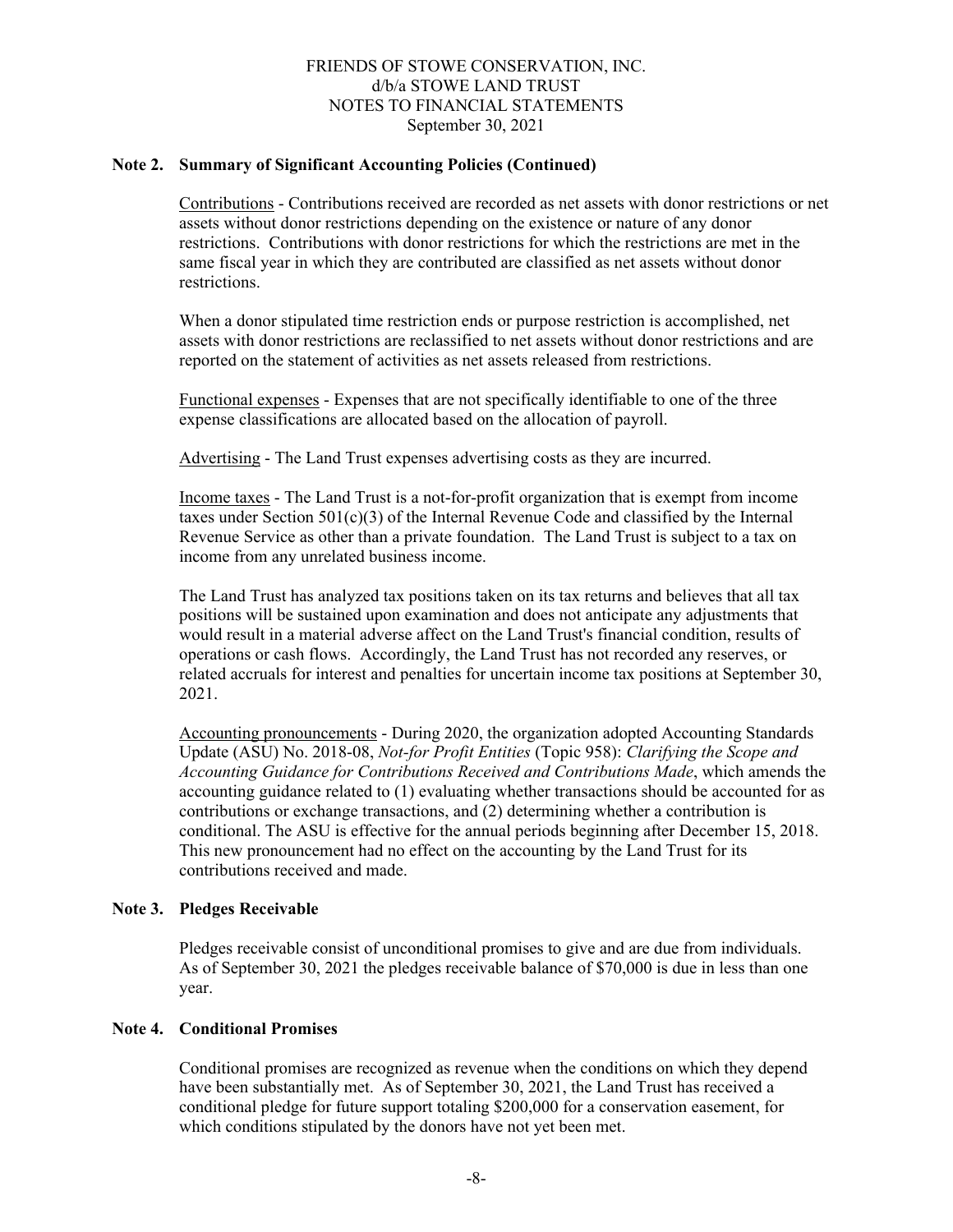#### **Note 5. Investments**

Investments are carried at fair value and measured on a recurring basis. Investments at September 30, 2021 consisted of eleven mutual funds containing equity securities of \$992,618 and corporate bonds of \$1,079,413. One fund makes up approximately 40% of the portfolio value at September 30, 2021. All investments were classified as level 1 under the valuation hierarchy.

Investment return for the year ended September 30, 2021 includes \$53,524 of interest and dividends, \$76,997 realized gains and \$59,661 change in unrealized gain (loss).

#### **Note 6. Endowment Funds**

The Land Trust has previously received specially earmarked grants for its endowment fund to be held in perpetuity and the Board of Directors has designated certain net assets without donor restrictions to be held as Board Designated endowment. These funds are held for longterm growth with the intent to generate on-going income or reserves. Investments includes endowment and non endowment funds.

The funds are managed according to the investment policy of the Land Trust. This policy dictates that investment decisions shall be prudent and conservative and ensure a reasonable mix and diversification of assets. The goals of the policy are to have sufficient cash resources to meet current spending needs and maintain a positive return on assets held for longer term goals.

The Board of Directors has interpreted the state Uniform Prudent Management of Institutional Funds Act (UPMIFA) as requiring the preservation of the fair value of the original gift as of the gift date of the donor-restricted endowment fund absent explicit donor stipulations to the contrary. As a result of this interpretation, the Land Trust classifies as net assets with donor restrictions to be held in perpetuity (a) the original value of gifts donated to the endowment (b) the original value of subsequent gifts to the endowment and (c) accumulations to the endowment made in accordance with the direction of the applicable donor gift instrument at the time the accumulation is added to the endowment funds. The remaining portion of the donor-restricted endowment funds that are not held in perpetuity are appropriated for expenditure by the Land Trust in a manner consistent with the standard of prudence prescribed by UPMIFA.

The endowment fund activity for the year ended September 30, 2021 is as follows:

|                      | <b>Without Donor With Donor</b> |                     |              |
|----------------------|---------------------------------|---------------------|--------------|
|                      | <b>Restrictions</b>             | <b>Restrictions</b> | <b>Total</b> |
| Endowment net assets |                                 |                     |              |
| Beginning of year    | 844,194                         | 99,361              | 943,555      |
| Transfers            | 171,945                         | $\theta$            | 171,945      |
| Investment return    | 43,339                          | 10.542              | 53,881       |
| Endowment net assets |                                 |                     |              |
| End of year          | 1,059,478                       | 109,903             | 169,381      |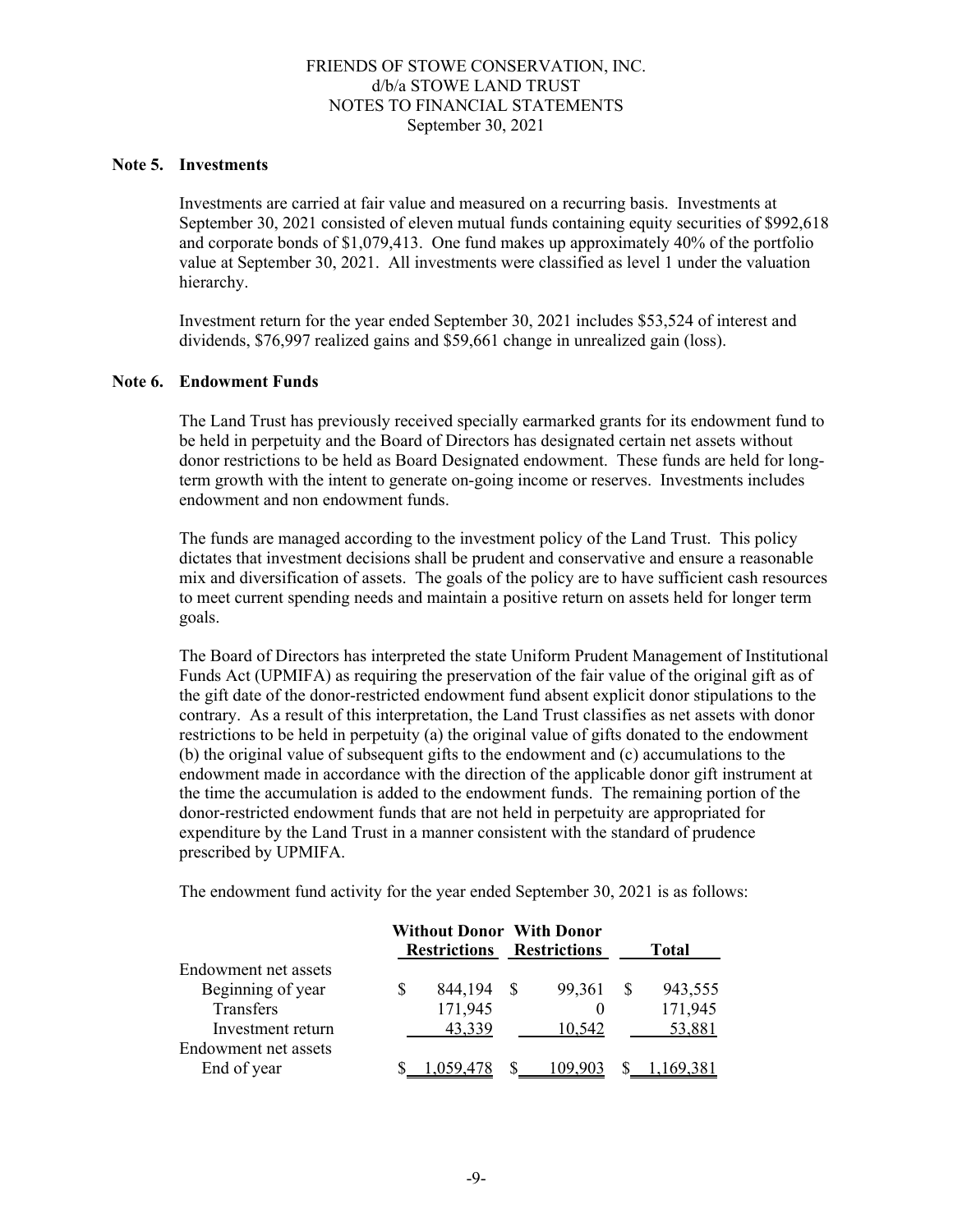# **Note 7. Conservation Land Holdings**

Conservation land holdings consist of the following:

| Year     |                    |       |       |                         |
|----------|--------------------|-------|-------|-------------------------|
| received | <b>Description</b> | Acres | Town  | <b>Transaction Type</b> |
| 2010     | Kirchner Woods     | 72.5  | Stowe | Fee simple purchase     |
| 2004     | Dumont Land        | 47    | Stowe | Fee simple donation     |
| 2004     | Mill Trail         | 31    | Stowe | Fee simple purchase     |
| 1998     | Page Property      | 99    | Stowe | Fee simple donation     |
| 1993     | Wiessner Woods     | 79    | Stowe | Fee simple donation     |

# **Note 8. Easements Held and Deed Restrictions**

As of September 30, 2021 the Land Trust held the following 33 conservation easements:

|                                                                            | # Conservation   |         |
|----------------------------------------------------------------------------|------------------|---------|
| <b>Easement</b>                                                            | <b>Easements</b> | Acreage |
| Held by the Land Trust                                                     |                  |         |
| Adams                                                                      | 1                | 95      |
| Bouchard Farm/Landmark Meadow                                              | $\overline{2}$   | 196     |
| <b>Bryant</b>                                                              | 1                | 5       |
| Crawford                                                                   |                  | 63      |
| <b>Grandview Farm</b>                                                      | 1                | 65      |
| Halvorson                                                                  |                  | 32      |
| Hunnewell                                                                  |                  | 12      |
| Joe's Pond                                                                 | 1                | 32      |
| Lepine                                                                     | 1                | 47      |
| Little River Properties                                                    | $\overline{2}$   | 9       |
| Mayo Farm                                                                  | 1                | 235     |
| Palmer                                                                     |                  | 12      |
| Stancliff                                                                  |                  | 10      |
| <b>Stowe Club Meadows</b>                                                  | 1                | 22      |
| Strawberry Hill Farm                                                       | 1                | 51      |
| Trapps                                                                     |                  | 1,100   |
| Co-held with Town of Stowe and Vermont Housing & Conservation Board (VHCB) |                  |         |
| Adams Camp                                                                 |                  | 513     |
| <b>Bingham Falls</b>                                                       | 1                | 72      |
| <b>Nichols</b>                                                             | $\overline{2}$   | 37      |
| Co-held with Vermont Land Trust                                            |                  |         |
| Mill Trail                                                                 | 1                | 31      |
|                                                                            |                  |         |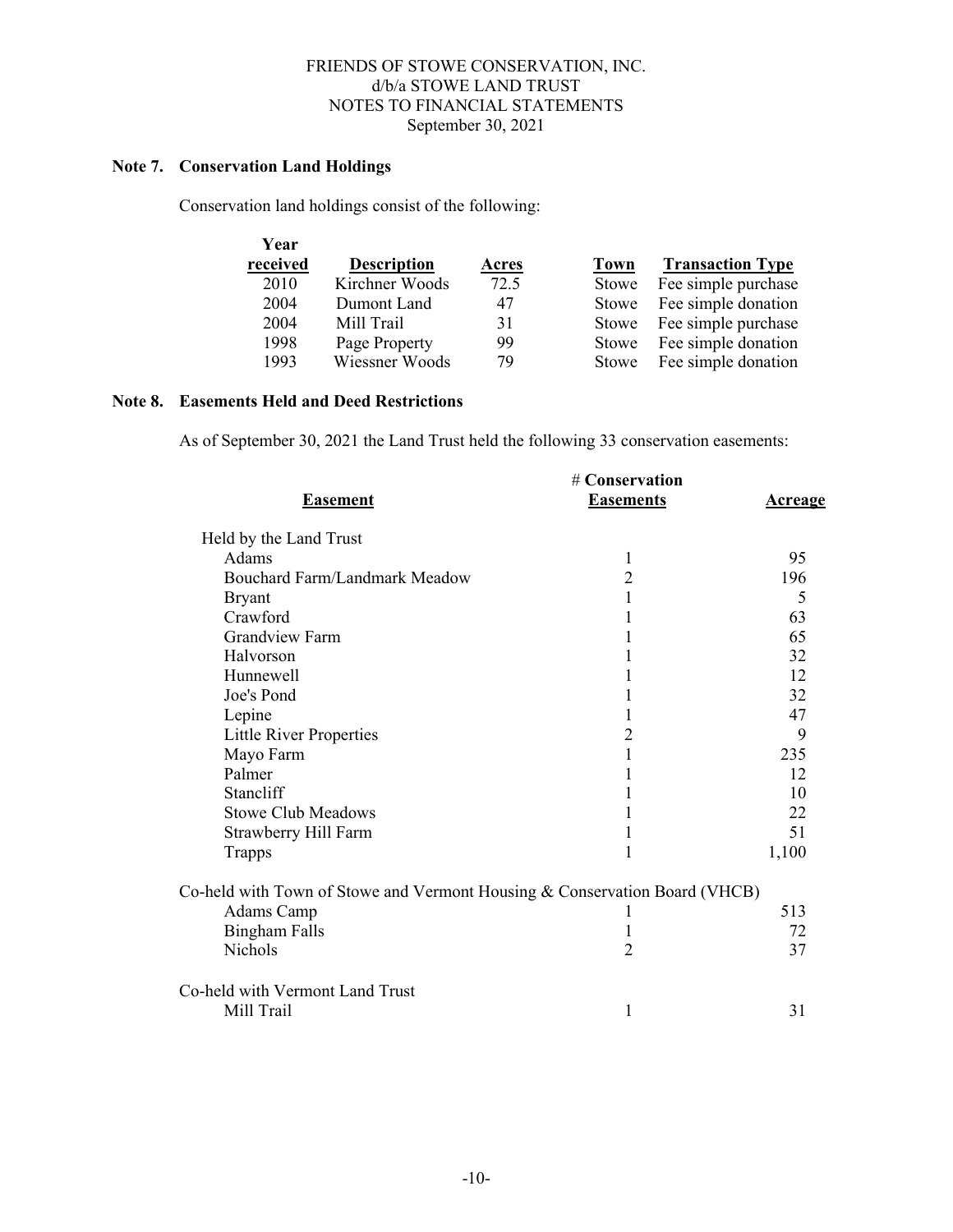#### **Note 8. Easements Held and Deed Restrictions (Continued)**

|                                                               | $#$ Conservation |         |  |
|---------------------------------------------------------------|------------------|---------|--|
| <b>Easement</b>                                               | <b>Easements</b> | Acreage |  |
| Co-held with VHCB                                             |                  |         |  |
| Burnham Farm                                                  |                  | 107     |  |
| <b>Brownsville Forest</b>                                     |                  | 759     |  |
| Cady Hill Forest                                              |                  | 258     |  |
| Maple Run Lane-Chase                                          |                  | 26      |  |
| <b>Moscow Recreation Field</b>                                |                  | 5       |  |
| Pinnacle Meadow                                               | 2                | 134     |  |
| Sunset Rock                                                   |                  | 23      |  |
| Valcour                                                       |                  | 29      |  |
| Executory Interest - Co-held with Vermont Land Trust and VHCB |                  |         |  |
| Kaiser Farm                                                   |                  | 49      |  |

As of September 30, 2021 the Land Trust held 3 deed restrictions for 25 acres at Wiessner Woods Lots 1, 2 and 3.

#### **Note 9. Property and Equipment**

Property and equipment consists of the following at September 30, 2021:

| Building                      | S | 85,733    |
|-------------------------------|---|-----------|
| Furnishings                   |   | 2,412     |
| Land improvements             |   | 24,125    |
| Leasehold improvements        |   | 2,049     |
| Painting                      |   | 3,000     |
|                               |   | 117,319   |
| Less accumulated depreciation |   | (26, 777) |
|                               |   | 90,542    |

Depreciation expense was \$4,816 for the year ended September 30, 2021.

#### **Note 10. Board-Designated Funds**

Of the total net assets without donor restrictions funds the Board has designated \$1,059,478 to be used for projects, stewardship activities, legal enforcement, general operating reserves and long-term growth.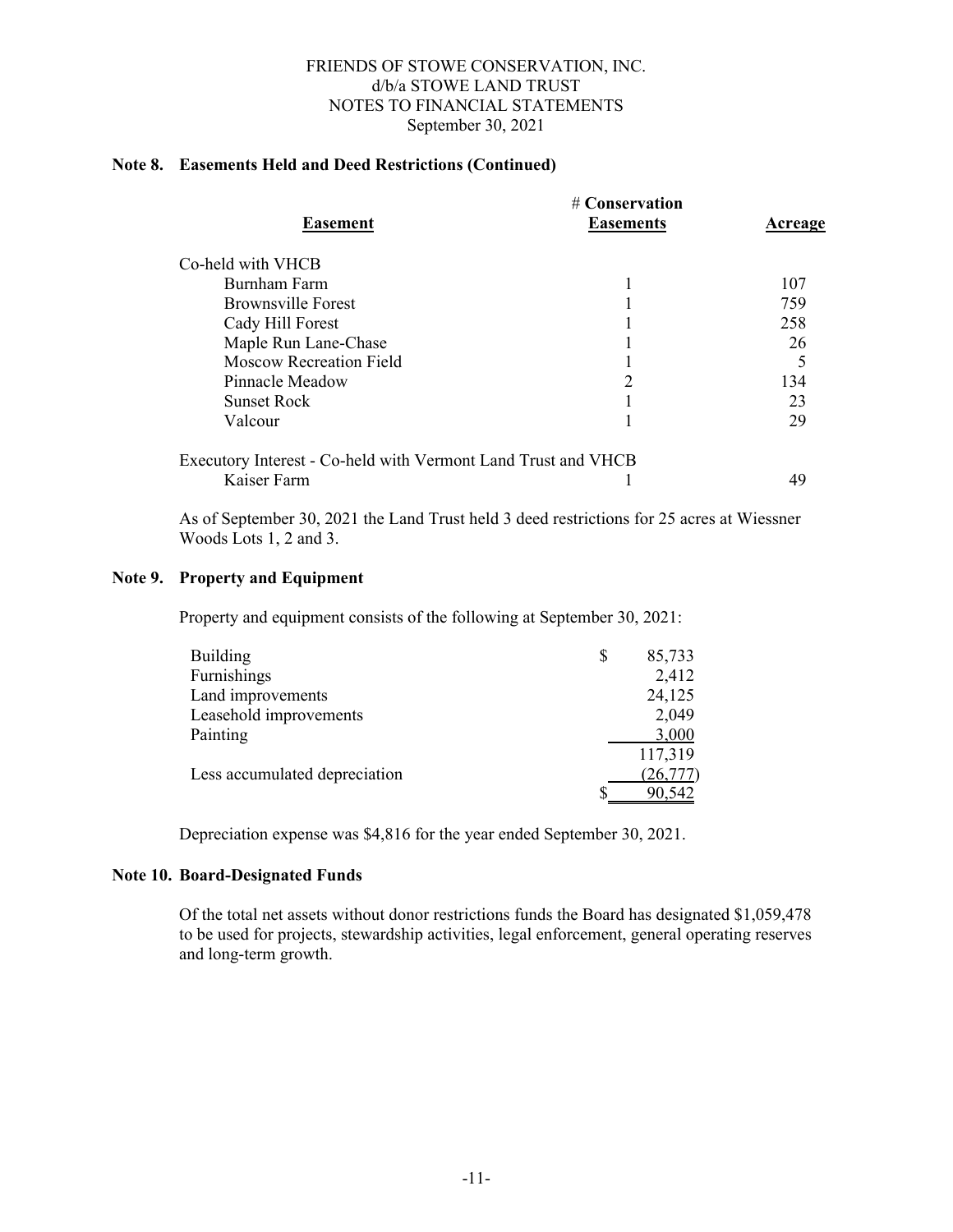#### **Note 11. Net Assets With Donor Restrictions**

Net assets with donor restrictions are available for the following purposes as of September 30, 2021:

| Fee land stewardship                     | \$<br>84,500 |
|------------------------------------------|--------------|
| Easement stewardship                     | 154,493      |
| General stewardship                      | 403,961      |
| Land acquisition                         | 341,005      |
| Land projects                            | 503,848      |
| Other                                    | 22,743       |
| VHCB grant investment return             | 63,403       |
| VHCB grant held in perpetuity            | 46,500       |
| Land held in perpetuity                  | 2,125,040    |
| Total net assets with donor restrictions | 3,745,493    |

Stewardship funds are available to cover the costs of carrying out stewardship program objectives, including, but not limited to: monitoring visits, responding to landowner and public concerns, preparing and implementing management plans, and responding to easement violations. Stewardship funds are also permitted to be used to prepare Baseline Documentation Reports. Stewardship contributions are pooled and invested prudently and conservatively so that the Land Trust will be able to meet its future stewardship responsibilities on all conserved properties. Land acquisition funds are available for land or easement acquisition. Land project funds are available for specifically identified land projects. Other restrictions consist of specific trail improvements, future audit costs and Land Trust Alliance funds which are available to increase staff capacity to complete land protection projects. Of the investment total, \$46,500 has been restricted in perpetuity by the grantor, VHCB, to be invested in perpetuity with the income restricted to expenditures for land stewardship, enforcement of conservation easements, and land management.

#### **Note 12. Retirement Plan**

The Land Trust has a defined contribution salary deferral plan (Internal Revenue Code Section 403(b)) available to all employees. No contributions were made by the Land Trust for the year ended September 30, 2021.

#### **Note 13. Covid-19 Stimulus Measures**

In response to the coronovirus (COVID-19) outbreak in 2020, the U.S. Federal Government enacted the Coronavirus Aid, Relief and Economic Security Act that, among other economic stimulus measures, established the Paycheck Protection Program (PPP) to provide small business loans.

In April 2020, the Land Trust obtained a PPP loan for \$23,800, that was mature in April 2022. This loan had interest at 1% and allowed for deferral of loan payments of up to sixteen months from the date of issue. The Land Trust used all proceeds from the note for qualifying expenses and according to the provisions of the PPP program had the loan forgiven in January 2021.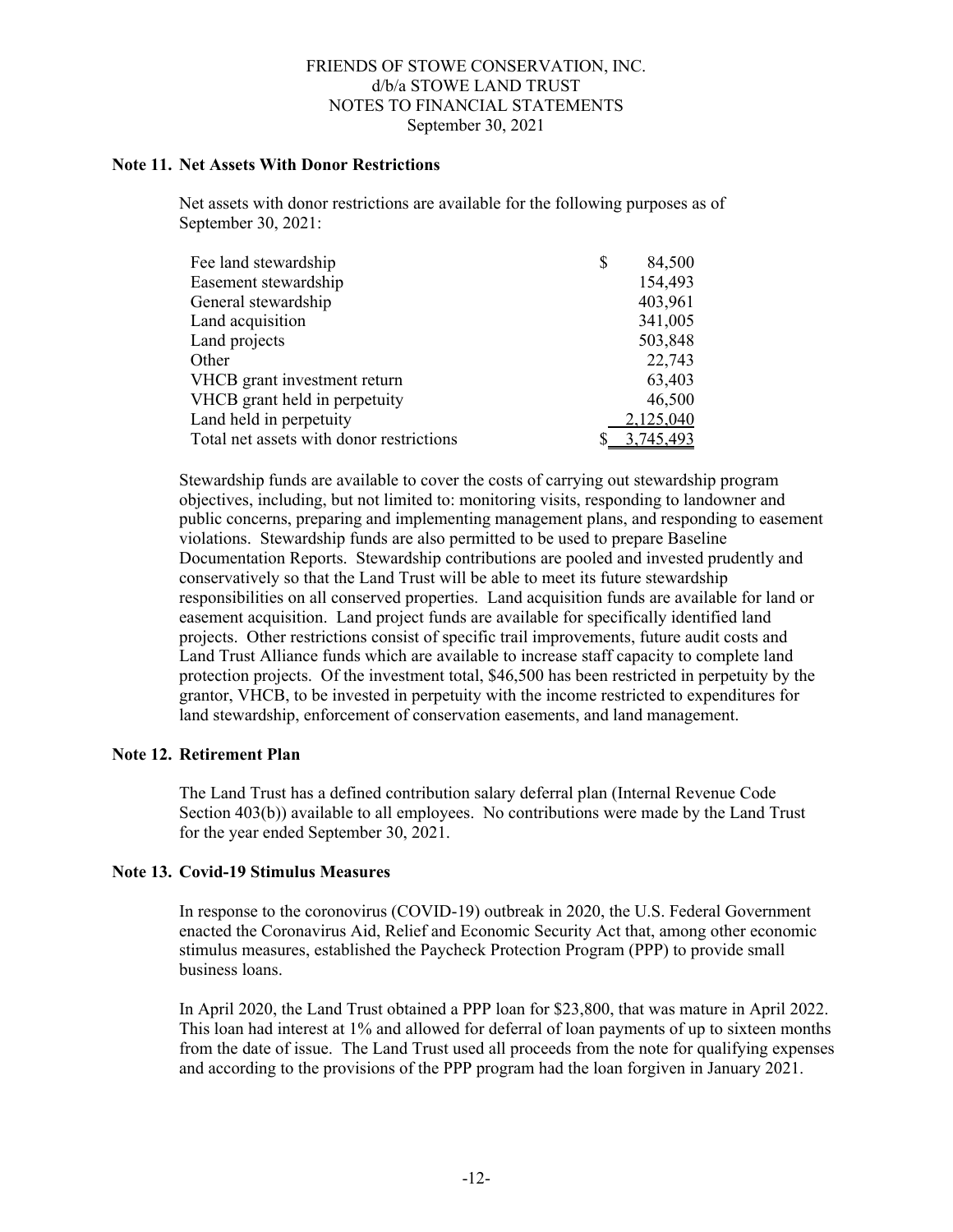#### **Note 14. Operating Leases**

On June 1, 2017, the Land Trust entered into a sixty month non-cancelable operating lease for a new office space which expires on May 31, 2022. This lease has an option to renew for an additional sixty month term. Annual rent increases are 3%. Rent expense for the year ended September 30, 2021 was \$19,398 and is included in rent and occupancy expense.

The Land Trust leases a photocopier for \$116 a month from De Lage Landen Financial Services under a sixty month operating lease starting January 2, 2020. Copier lease payments are included in copier lease and printing expenses.

Future minimum lease payments under these leases for the years ending September 30 are as follows:

| 2022  | ж | 14,456 |
|-------|---|--------|
| 2023  |   | 1,392  |
| 2024  |   | 1,392  |
| 2025  |   | 464    |
| Total |   |        |

#### **Note 15. Liquidity and Availability**

The Land Trust regularly monitors liquidity required to meet its operating needs and other financial commitments, while also striving to maximize the investment of its available funds. In addition to the financial assets and other resources available for general expenditure within one year, the Land Trust has Board-designated funds that, while the Land Trust does not intend to spend these for purposes other than those identified, the amounts could be made available for current operations, with Board approval, if necessary. The Land Trust operates with a balanced budget and anticipates collecting sufficient revenue to cover general expenditures not covered by donor-restricted resources.

Financial assets for general expenditures available within one year from September 30, 2021 are as follows:

| Cash and cash equivalents | \$1,036,914 |
|---------------------------|-------------|
| Pledges receivable        | 70,000      |
| Investments               | 2,072,030   |
| Total financial assets    | 3,178,944   |
|                           |             |

| Less amounts unavailable for general expenditures within one year: |             |
|--------------------------------------------------------------------|-------------|
| Restricted by donor to purpose                                     | (1,573,953) |
| Restricted by donor in perpetuity                                  | (46,500)    |
| Funds with Board designations                                      | (1,059,478) |
| Total financial assets available for general                       |             |
| expenditures within one year                                       | 499,013     |